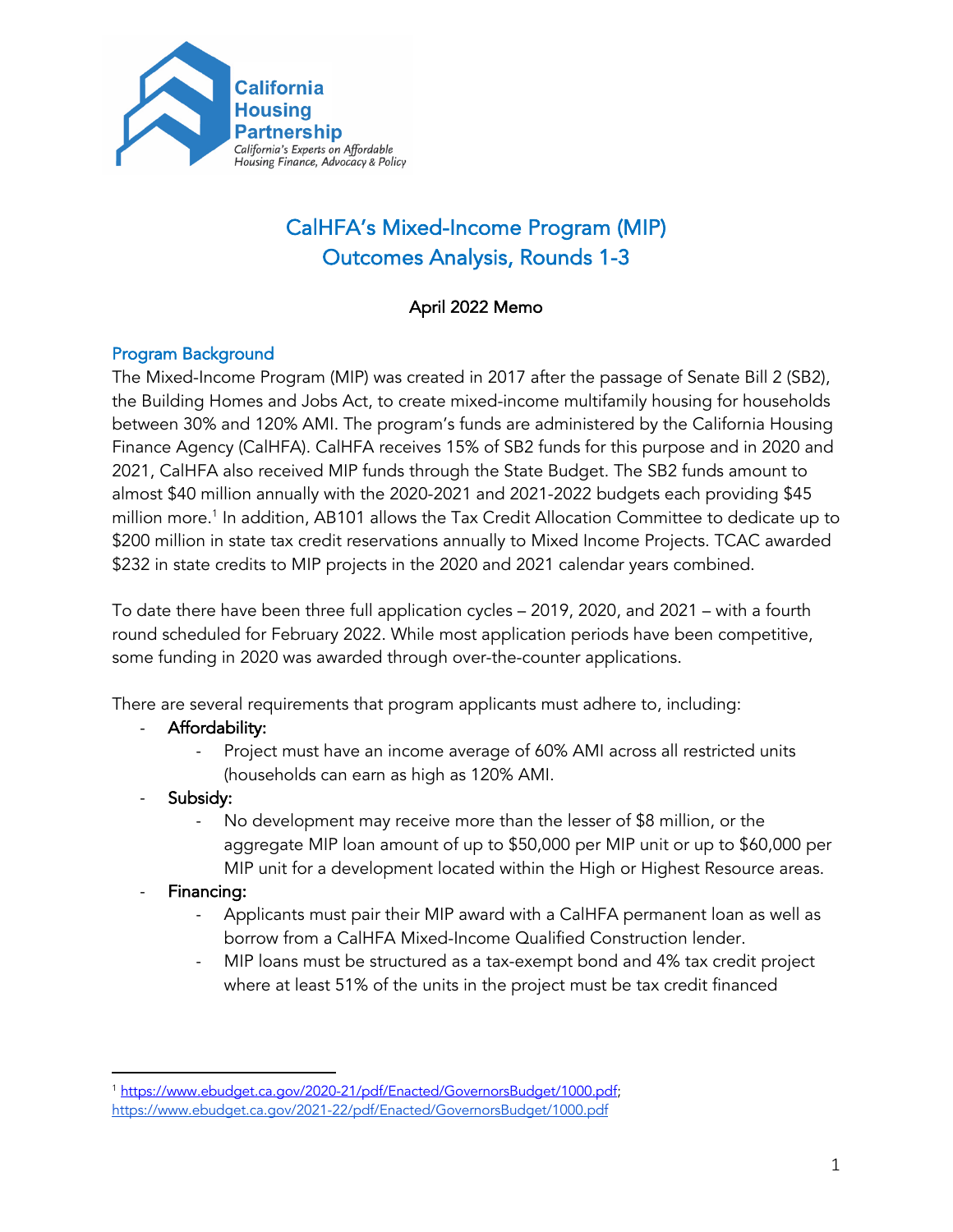- Projects awarded MIP funds cannot be combined with other state subordinate debt and/or subsidy programs with the exception off the Infill Infrastructure Grant (IIG) program.
- At the time of MIP application to CalHFA, a project must not have already received an allocation of 4% federal and/or state tax credits from CTCAC or a tax-exempt bond allocation from CDLAC.
- Sponsor, Geographic, and Housing Type Caps:
	- No sponsor may receive more than 20% of total MIP allocation or funding of two projects, whichever is less, for the respective year.
	- No one county may receive more than 25% of total MIP allocations for the respective year.
	- No more than 25% of total MIP funds for the respective year may be received by age-restricted projects (units that are restricted to residents who are 62 or older).

# General Program Outcomes and Trends

In its first three years of awards (2019-2021), the Mixed-Income Program awarded more than \$219 million to 35 developments. These 35 developments utilized \$232 million in competitive state LIHTCs and \$1.4 billion in competitive CDLAC tax-exempt bond capacity. They further leveraged more than \$973 million in federal 4% LIHTCs, which are unlimited and therefore not competitive. These resources enabled the construction of 5,493 income-restricted units.

Developments awarded MIP funds tend to have the following characteristics:

- MIP-awarded developments have an average AMI of 59%. On average, 6% of affordable units house renters at or below 30% AMI, 32% house renters 31%-50% AMI, 31% house renters 51%-60% AMI, 30% house renters 61%- 80% AMI, and 1% house renters above 80% AMI.
	- By contrast, new construction LIHTC-awarded developments awarded tax credits 2019-2021 have deeper affordability than their MIP counterparts: on average, 4% LIHTC-awarded developments have an average AMI of 47% and 9% LIHTC-awarded developments have an average AMI of 45%. For both programs, a majority of units are affordable to renters earning at or below 50% AMI (65% of units for the 4% program and 74% of units for the 9% program).
- Most awarded developments are new construction (90%) and the majority are familyserving (77%) or house seniors (23%). None of the awarded developments have units set aside for special target populations such as those experiencing homelessness or chronic homelessness and veterans.
- Awarded developments also tend to be larger, on average, than other LIHTC-awarded developments. On average, an MIP-funded development has 157 affordable units compared to the tax credit program's 85 average affordable units (2019-2021).
- The "typical" financing structure for an MIP-awarded development consists of the MIP loan, the CalHFA perm loan, tax credit equity, and some combination of local funds (often in the form of fee waivers or land donations) and federal funding (often CDBG or HOME).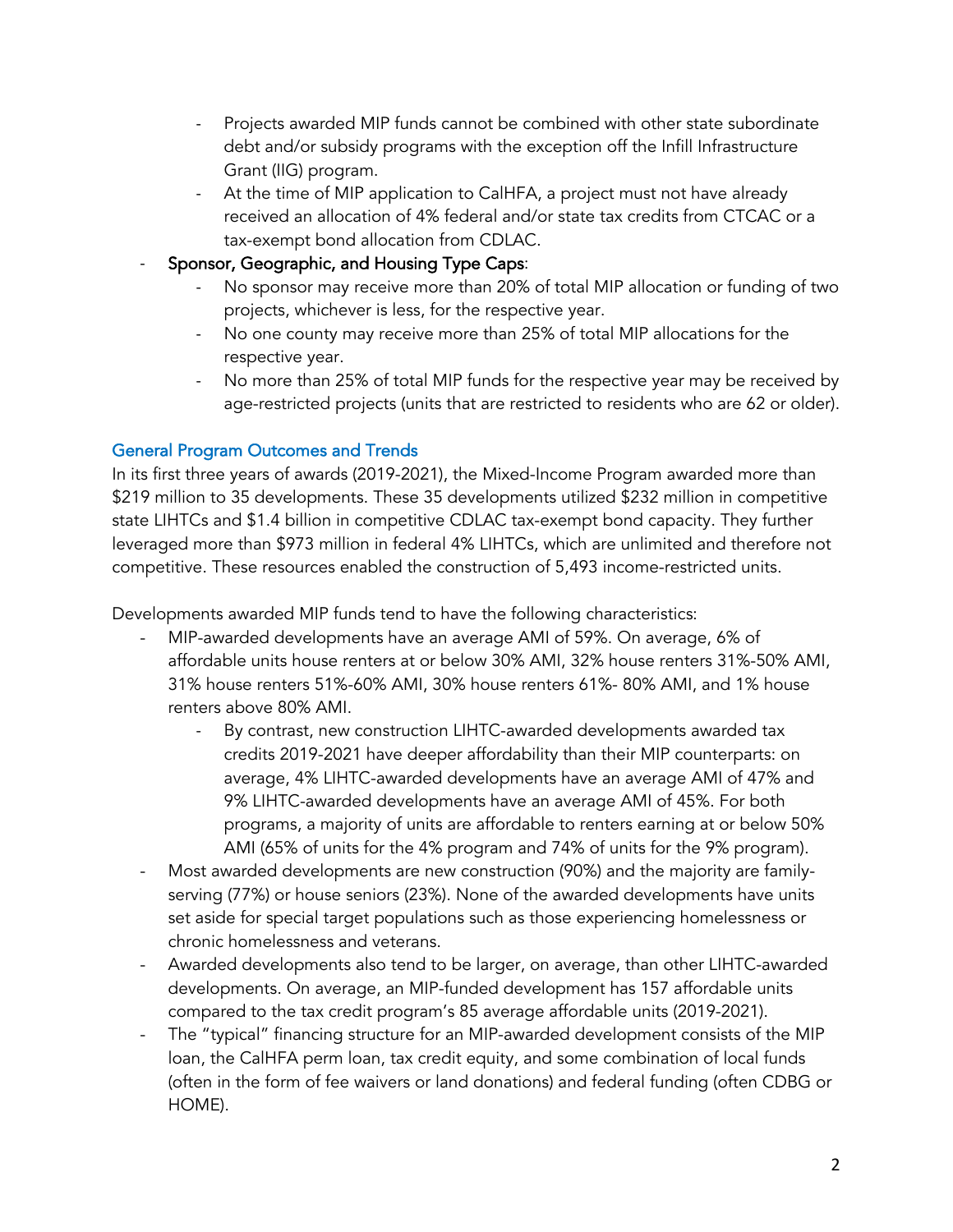- On average, the MIP award finances 9% of total development costs ranging from 1% of TDC to 18% of TDC.
- On average, tax credit equity finances 41% of total development costs. State tax credit equity, specifically, finances 8% of TDC – ranging from 0% to 19%.
- Similar to LIHTC-awarded developments, MIP-awarded developments utilize 5 sources of funding on average.

## Key Finding #1: Most Awarded Developments are Located in Northern California Counties

The geographic distribution of developments is heavily weighted towards northern California counties: 74% of awarded developments and 72% of MIP funding are located in the state's northern counties. Contra Costa and Sonoma counties, specifically, have received the most awards and largest share of MIP funding.

| County             | <b>MIP Developments</b> | <b>Affordable Homes</b> | <b>MIP Award Total</b> |
|--------------------|-------------------------|-------------------------|------------------------|
| Alameda            |                         | 139                     | \$5,000,000            |
| Contra Costa       | 6                       | 1,117                   | \$39,722,000           |
| Fresno             |                         | 178                     | \$4,500,000            |
| Los Angeles        | 2                       | 589                     | \$27,350,000           |
| Monterey           |                         | 140                     | \$2,800,000            |
| Nevada             |                         | 67                      | \$4,388,000            |
| Sacramento         | 4                       | 586                     | \$24,860,000           |
| San Diego          | 4                       | 450                     | \$20,420,968           |
| San Francisco      |                         | 201                     | \$10,150,000           |
| San Mateo          | $\overline{2}$          | 354                     | \$11,700,000           |
| Santa Clara        | 3                       | 333                     | \$15,105,674           |
| Solano             | $\overline{2}$          | 347                     | \$17,430,000           |
| Sonoma             | 6                       | 724                     | \$29,100,000           |
| Ventura            |                         | 268                     | \$7,000,000            |
| <b>Grand Total</b> | 35                      | 5,493                   | \$219,526,642          |

#### FIGURE 1: Distribution of MIP Awards by County – 2019-2021

## Key Finding #2: Most Awarded Developments are Located in Suburban Areas and Large Cities

As shown in Figure 2 below, most awarded developments are in suburban areas and large cities: 46% of developments (or 45% of affordable homes) are located in suburban areas – or areas outside of a principal city and inside an urbanized area with population of 100,000 or more. 29% of awarded developments (or 32% of affordable homes) are in large cities – or areas inside an urbanized area and inside a principal city with population of 250,000 or more. $^{\text{2}}$ 

<sup>&</sup>lt;sup>2</sup> This analysis uses the National Center for Education Statistics locale classification typology to describe the type of area where each MIP development is located. NCES classifies all territory in the U.S. into four types – Rural, Town, Suburban, and City, and each type is divided into three subtypes based on population size or proximity to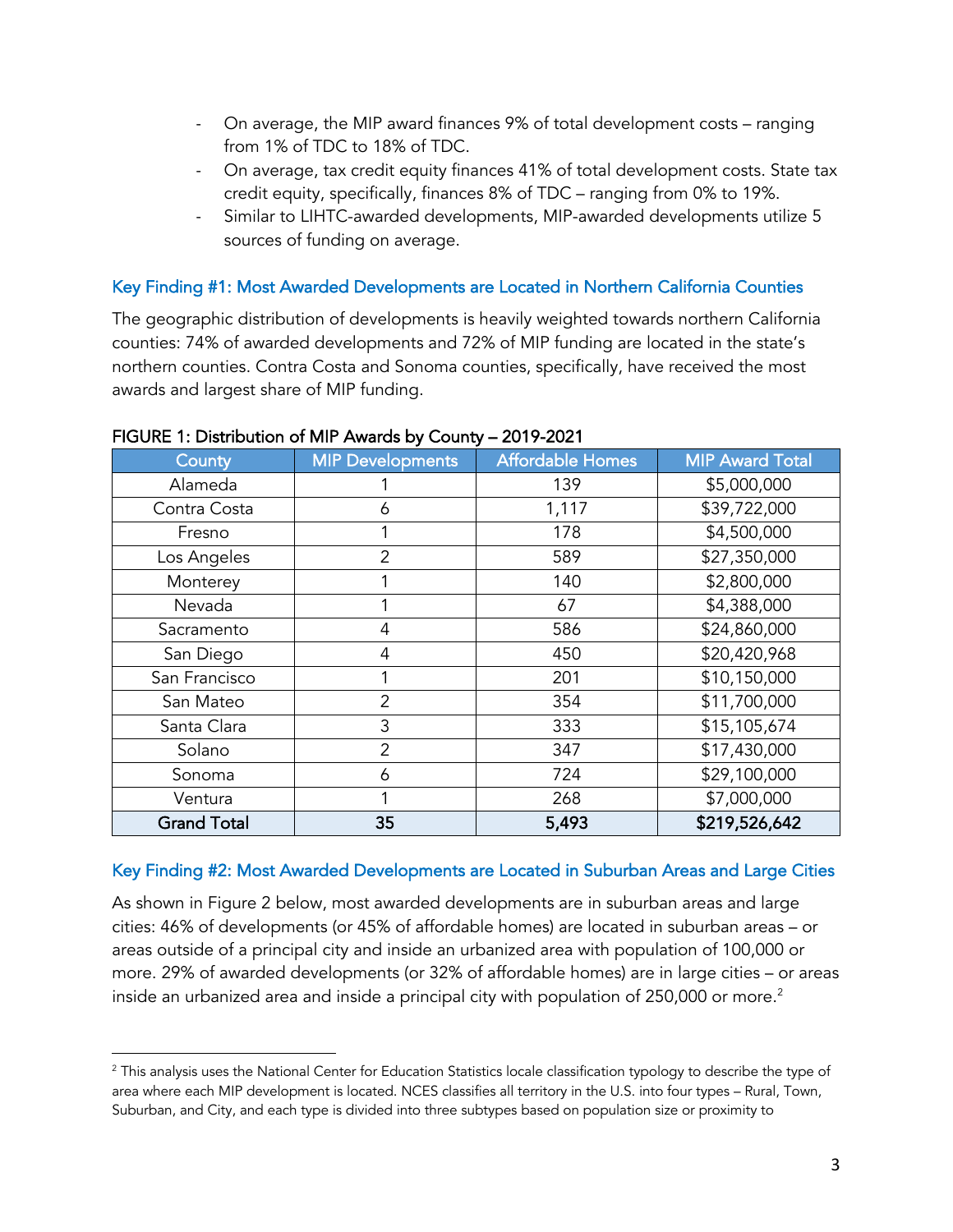| <b>Place Type</b>       | <b>MIP</b><br><b>Developments</b> |      |       | <b>Affordable Homes</b> | <b>MIP Award Total</b> |      |
|-------------------------|-----------------------------------|------|-------|-------------------------|------------------------|------|
|                         | #                                 | %    | #     | %                       |                        | %    |
| City (large)*           | 10                                | 29%  | 1,773 | 32%                     | \$75,935,968           | 35%  |
| City (small & midsize)* | 6                                 | 17%  | 822   | 15%                     | \$27,055,674           | 12%  |
| Suburban                | 16                                | 46%  | 2,487 | 45%                     | \$90,042,000           | 41%  |
| Town                    |                                   | 3%   | 67    | 1%                      | \$4,388,000            | 2%   |
| Rural                   | 2                                 | 6%   | 344   | 6%                      | \$22,105,000           | 10%  |
| <b>Grand Total</b>      | 35                                | 100% | 5,493 | 100%                    | \$219,526,642          | 100% |

#### FIGURE 2: Distribution of MIP Awards by Place Type – 2019-2021

*\*A large city is inside an urbanized area and inside a principal city with population of 250,000 or more. Midsize cities have a population between 100,000 and 250,000. A small city has a population less than 100,000.* 

#### Key Finding #3: Most Awarded Developments are Located in Lower Resource Areas

Figure 3 shows the distribution of affordable homes in MIP-financed developments relative to the neighborhood categories in the 2021 TCAC/HCD Opportunity Map. Statewide, MIPfinanced affordable homes are heavily *overrepresented* in Low Resource areas (58% of affordable homes versus 25% of neighborhoods) and greatly *underrepresented* in Moderate, High, and Highest Resource areas statewide. Though MIP-awarded developments are located in High Resource areas marginally more often than their LIHTC-financed counterparts, the program is far from achieving equal access to areas of opportunity statewide.

# FIGURE 3: Distribution of MIP- and LIHTC-Financed Affordable Homes by Level of Neighborhood Resources (Statewide) – 2019-2021

populated areas. The classifications rely on standard urban and rural designations defined by the U.S. Census Bureau, and each type of locale is either urban or rural in its entirety.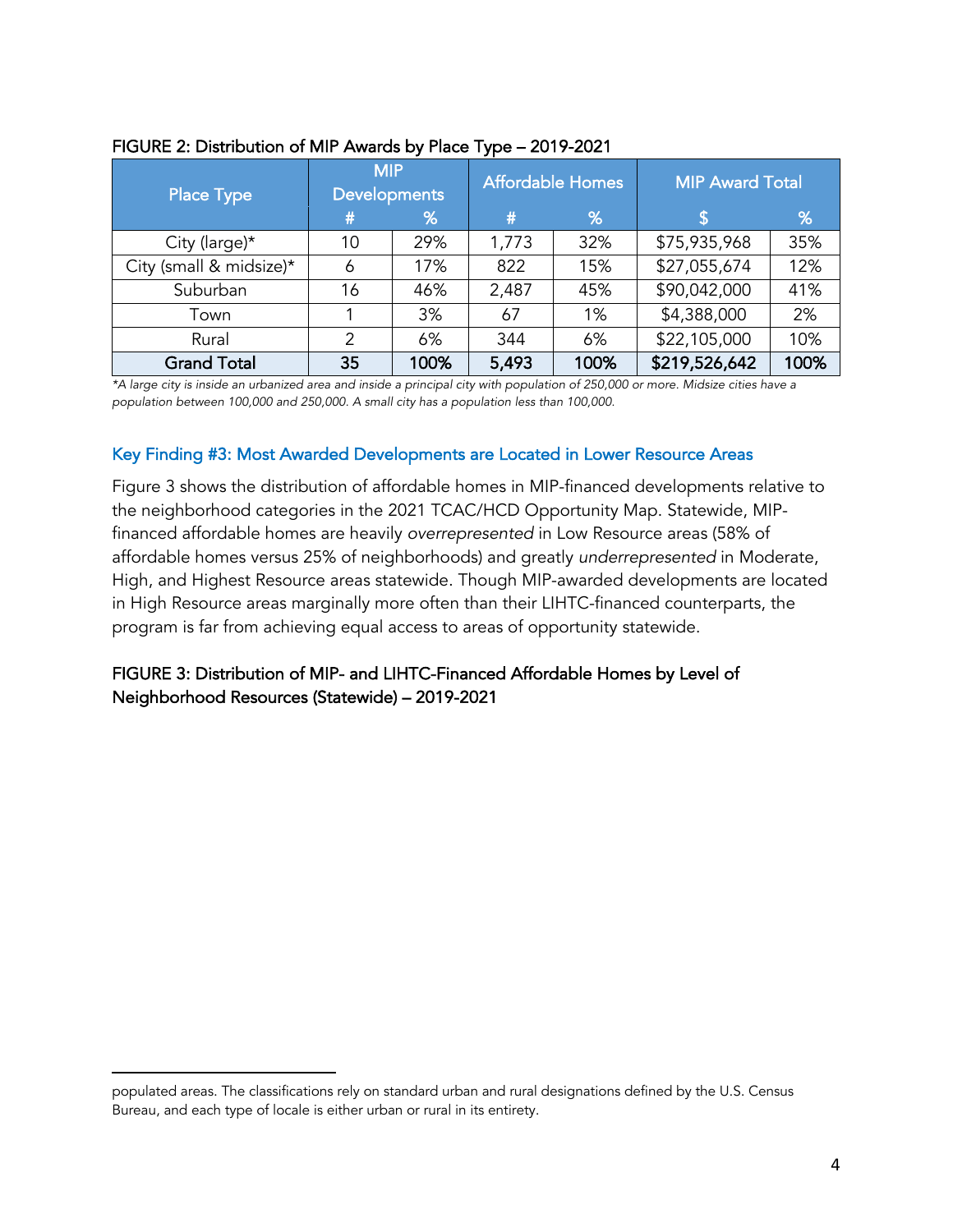

*Sources: California Housing Partnership analysis of MIP award data (2019-2021) and TCAC award data (2019-2021); and 2021 TCAC/HCD Opportunity Map.*

# Key Finding #4: 75% of Awarded Developments are Created by For-Profit Developers

As shown in Figure 4 below, the majority (77%) of MIP-awarded developments are developed by for-profit developers.

| <b>Developer Type</b> | <b>MIP Developments</b> | <b>Affordable Homes</b> | <b>MIP Award Total</b> |
|-----------------------|-------------------------|-------------------------|------------------------|
| For-Profit            | 27                      | 4,147                   | \$165,446,642          |
| 2019                  |                         | 1,535                   | \$55,210,000           |
| 2020                  | 11                      | 1,354                   | \$71,668,968           |
| 2021                  | 9                       | 1,258                   | \$38,567,674           |
| Non-Profit            | 8                       | 1,346                   | \$54,080,000           |
| 2020                  | 5                       | 821                     | \$42,810,000           |
| 2021                  | 3                       | 525                     | \$11,270,000           |
| <b>Grand Total</b>    | 35                      | 5,493                   | \$219,526,642          |

#### FIGURE 4: MIP Awards by Developer Type – 2019-2021

# Key Finding #5: MIP-Financed Affordable Homes Tend to Be More Expensive than 9% LIHTCs and Less Expensive than 4% LIHTCs

As shown in Figure 5 below, MIP-financed affordable homes tend to be less expensive on average that their 4%, new construction LIHTC counterparts (2019-2021) and more expensive than their 9%, new construction LIHTC-awarded counterparts (2019-2021) on a per-unit basis.

# FIGURE 5: Total Development Costs Per Unit for MIP- and LIHTC-Awarded Developments – 2019-2021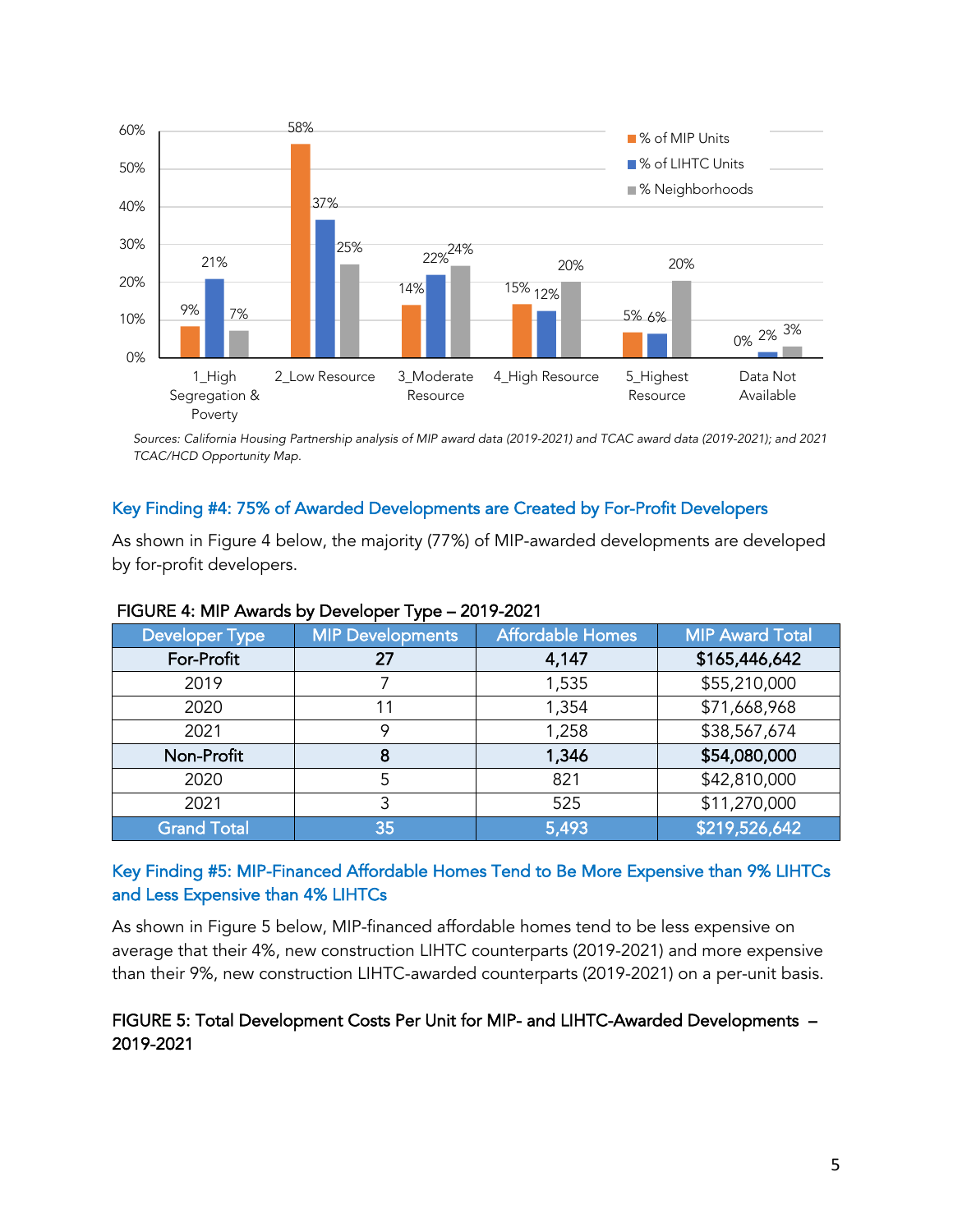|                                        | <b>Average Total</b><br><b>Development Costs</b><br>Per Unit (2021\$) | <b>Median Total</b><br><b>Development Costs</b><br>Per Unit (2021\$) |
|----------------------------------------|-----------------------------------------------------------------------|----------------------------------------------------------------------|
| MIP (2019-2021)                        | \$501,000                                                             | \$460,000                                                            |
| 4% LIHTC (new construction; 2019-2021) | \$555,000                                                             | \$539,000                                                            |
| 9% LIHTC (new construction; 2019-2021) | \$499,000                                                             | \$472,000                                                            |

These differences in costs could be due to several factors, including:

- 4% LIHTC-awarded developments tend to leverage one more source of funding than their MIP counterparts or 9% LIHTC counterparts (6.5 sources vs. 5.4 sources vs. 5.3 sources on average, respectively)
- 4% LIHTC-awarded developments tend to be located in higher cost areas of the state when compared to their MIP and 9% LIHTC counterparts.
- MIP-awarded developments receive fewer site amenity points (8 points on average) when compared to both 4% and 9% LIHTC-awarded developments (10 points and 20 points on average, respectively). $3$ 
	- Generally, developments located in areas that receive more site amenity points have higher total development costs than their lower scoring counterparts.
		- MIP-awarded developments with the most site amenity points (10 points) are 26% more expensive on a per-unit basis (on average) than developments with no site amenity points and 6% more expensive perunit than developments with 2.5-7.5 site amenity points.
		- 9% LIHTC-awarded developments with the most site amenity points (26-33 points) are 15% more expensive on a per-unit basis (on average) than developments with 15-20 site amenity points and 8% more expensive per-unit than developments with 21-25 site amenity points.<sup>4</sup>
- 4% LIHTC-awarded developments tend to have fewer units per development than their MIP counterparts (92 affordable units per development vs. 157 affordable units per development).
	- Though this explanation is not fully satisfactory given that 9% LIHTC-awarded developments have even fewer units per development on average (63 affordable units per development).

# *To learn more about the Mixed-Income Program, visit CalHFA's website: https://www.calhfa.ca.gov/multifamily/mixedincome/index.htm.*

<sup>&</sup>lt;sup>3</sup> Site amenity points were pulled from LIHTC applications from TCAC. This data is only available for 4% awarded developments in 2021. For the 9% program, site amenity points were pulled for both 2020 and 2021 awarded developments. Excluded in this analysis are 4% developments receiving full AFFH points (20 points) and developments receiving 9% disaster credits in 2020.

<sup>4</sup> This comparison focuses exclusively on 9% developments because all awarded 4% developments received 10 site amenity points in 2021. All awarded 4% developments without site amenity points claimed the full AFFH points (20 points) and were excluded from this analysis of costs.